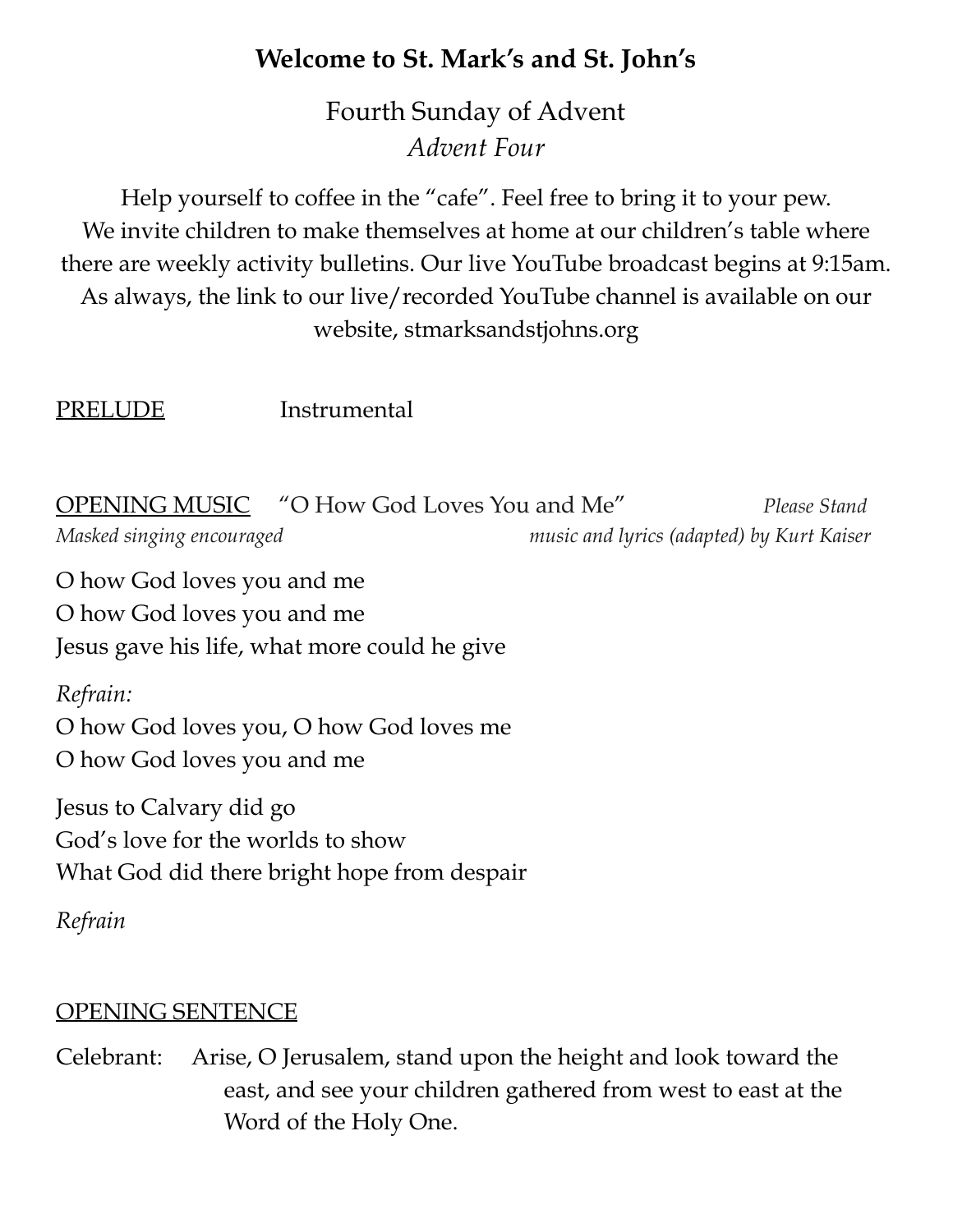## LIGHTING OF THE ADVENT WREATH

Celebrant: Blessed are you, O Lord our God, ruler of the universe. You call nations to walk in your light and to seek your ways of justice and peace for the night is past, and the dawn of your coming is near. Bless us as we light the fourth candle of this wreath – the candle of love. Wake us from our sleep, that we may be ready to greet our Lord when God comes and help us welcome God into our hearts and homes, for Christ is our light and our salvation. **Amen.**

*Deacon:* Let us pray. Almighty God, give us grace to cast away the works of darkness, and put on the armor of light, now in the time of this mortal life in which your Son Jesus Christ came to visit us in great humility; that in the last day, when he shall come again in his glorious majesty to judge both the living and the dead, we may rise to the life immortal; through him who lives and reigns with you and the Holy Spirit, one God, now and for ever. *Amen.*

#### THE FIRST LESSON: *Micah 5:2-5a Please be seated*

You, O Bethlehem of Ephrathah, who are one of the little clans of Judah, from you shall come forth for me one who is to rule in Israel, whose origin is from of old, from ancient days. Therefore he shall give them up until the time when she who is in labor has brought forth; then the rest of his kindred shall return to the people of Israel. And he shall stand and feed his flock in the strength of the Lord, in the majesty of the name of the Lord his God.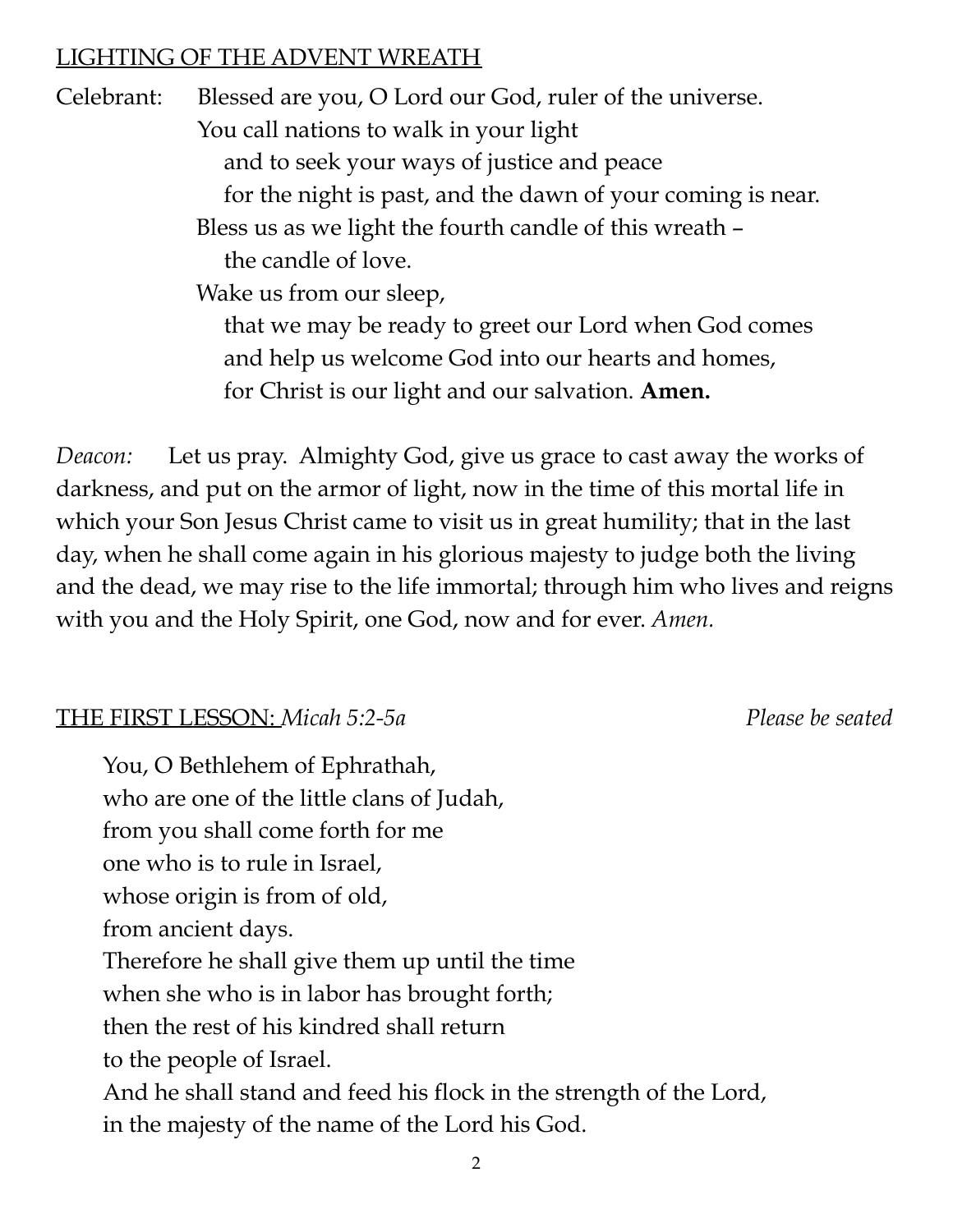And they shall live secure, for now he shall be great to the ends of the earth; and he shall be the one of peace.

Lector: Hear what the Spirit is saying.

**ALL: Thanks be to God.**

#### THE SONG OF MARY **:** *Luke 1:46-55*

My soul proclaims the greatness of the Lord, my spirit rejoices in God my Savior for he has looked with favor on his lowly servant.

## **From this day all generations will call me blessed: the Almighty has done great things for me, and holy is his Name.**

He has mercy on those who fear him in every generation.

# **He has shown the strength of his arm, he has scattered the proud in their conceit.**

He has cast down the mighty from their thrones, and has lifted up the lowly.

# **He has filled the hungry with good things, and the rich he has sent away empty.**

He has come to the help of his servant Israel, for he has remembered his promise of mercy,

# **The promise he made to our fathers, to Abraham and his children for ever.**

Glory to the Father, and to the Son, and to the Holy Spirit: as it was in the beginning, is now, and will be for ever. *Amen*.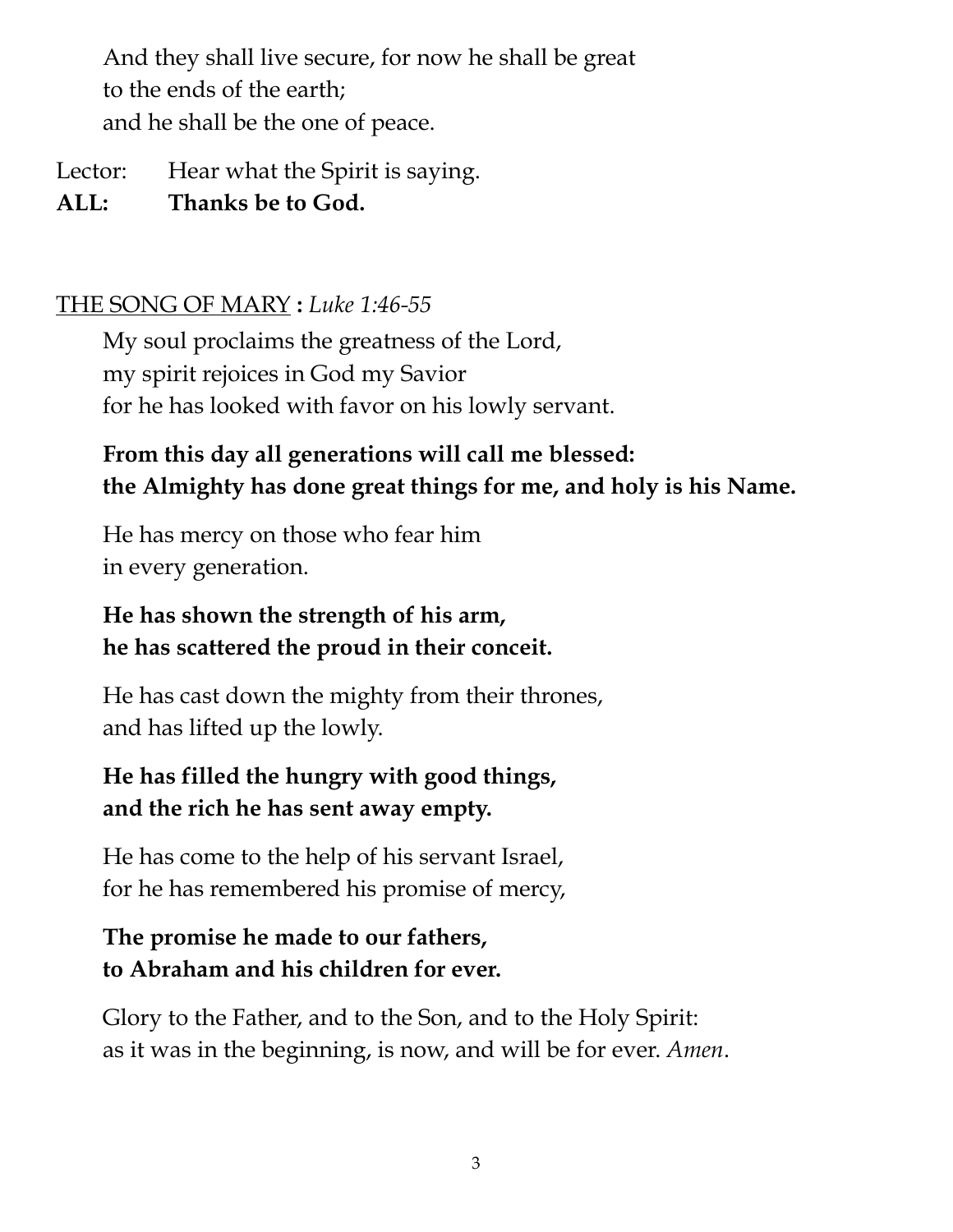## THE SECOND LESSON: *Hebrews 10:5-10*

When Christ came into the world, he said,

"Sacrifices and offerings you have not desired,

but a body you have prepared for me;

in burnt offerings and sin offerings

you have taken no pleasure.

Then I said, 'See, God, I have come to do your will, O God'

(in the scroll of the book it is written of me)."

When he said above, "You have neither desired nor taken pleasure in sacrifices and offerings and burnt offerings and sin offerings" (these are offered according to the law), then he added, "See, I have come to do your will." He abolishes the first in order to establish the second. And it is by God's will that we have been sanctified through the offering of the body of Jesus Christ once for all.

Lector: Hear what the Spirit is saying.

**ALL: Thanks be to God.**

# ADVENT HYMN

"The Angel Gabriel from Heaven Came" *music by Charles E. Pettman, lyrics translated by S. Baring Gould*



*Continued...*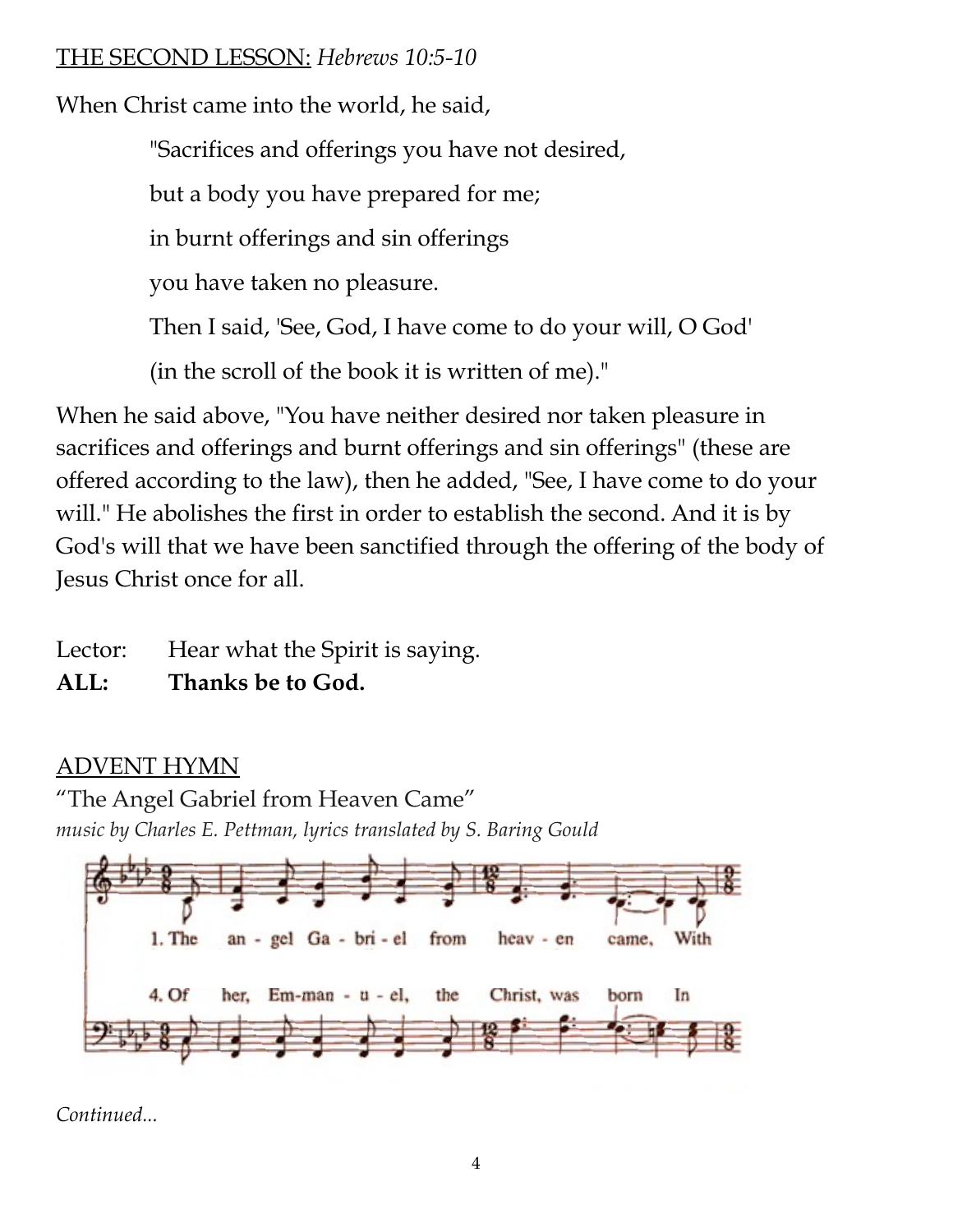

## THE HOLY GOSPEL: *Luke 1:39-45*

Deacon: The Holy Gospel of our Lord Jesus Christ according to Luke People: **Glory to you, Lord Christ.**

In those days Mary set out and went with haste to a Judean town in the hill country, where she entered the house of Zechariah and greeted Elizabeth.

When Elizabeth heard Mary's greeting, the child leaped in her womb. And Elizabeth was filled with the Holy Spirit and exclaimed with a loud cry,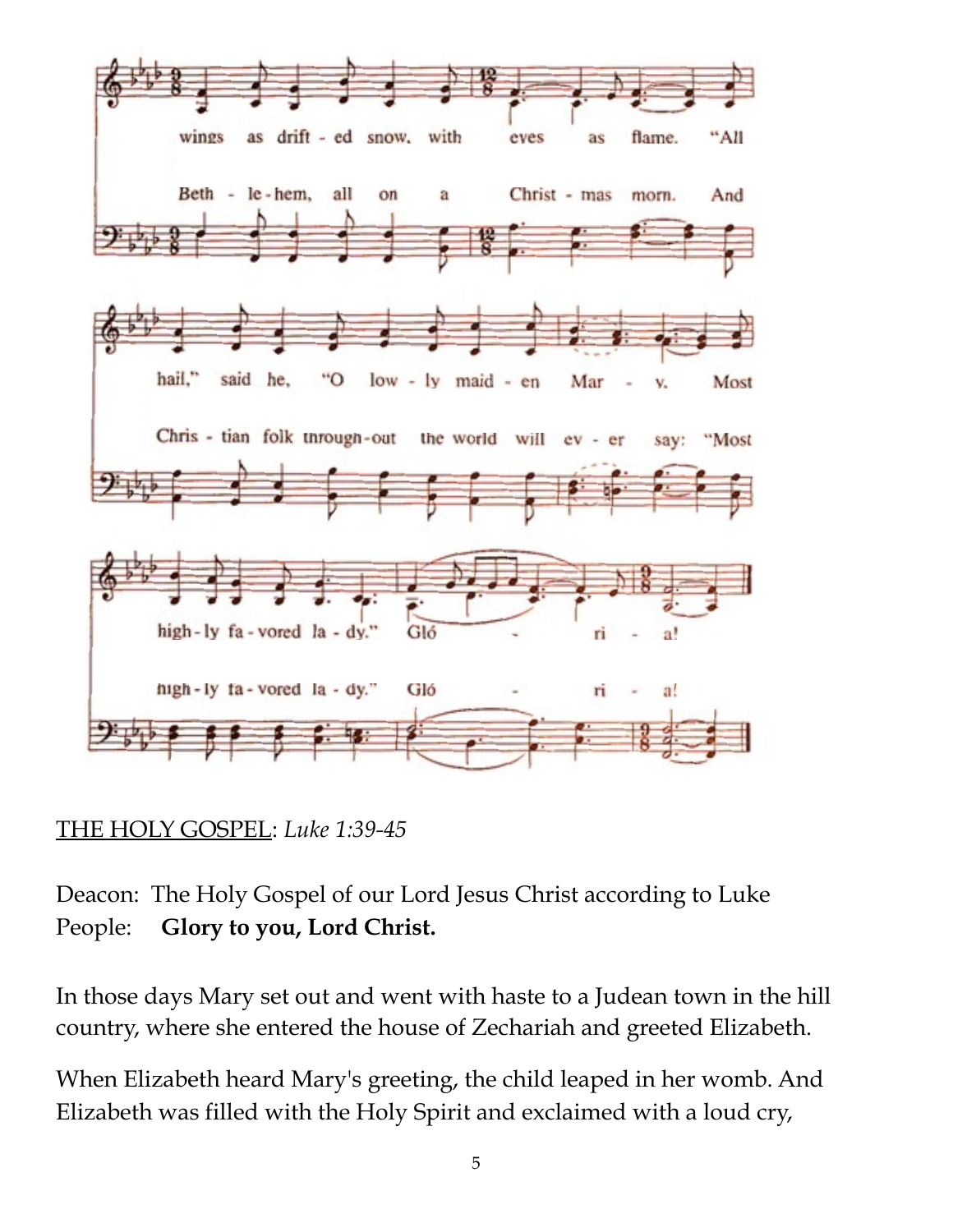"Blessed are you among women, and blessed is the fruit of your womb. And why has this happened to me, that the mother of my Lord comes to me? For as soon as I heard the sound of your greeting, the child in my womb leaped for joy. And blessed is she who believed that there would be a fulfillment of what was spoken to her by the Lord."

Deacon: The Gospel of our Lord. **People: Praise to you, Lord Christ.**

SERMON The Rev'd Cindy Rasmussen

## AFFIRMATION OF FAITH

**We believe in God above us, Creator of all things, sustainer of all life. We believe in Christ beside us, companion and friend, redeemer of all the broken pieces of our universe. We believe in Spirit deep within us, Advocate and guide, who lives with us eternally. We believe in God's resurrection created world where all things are fixed, and all creation fits together in vibrant harmonies. We believe in God above, beside, within, God yesterday, today and forever, the three in one, the one in three.**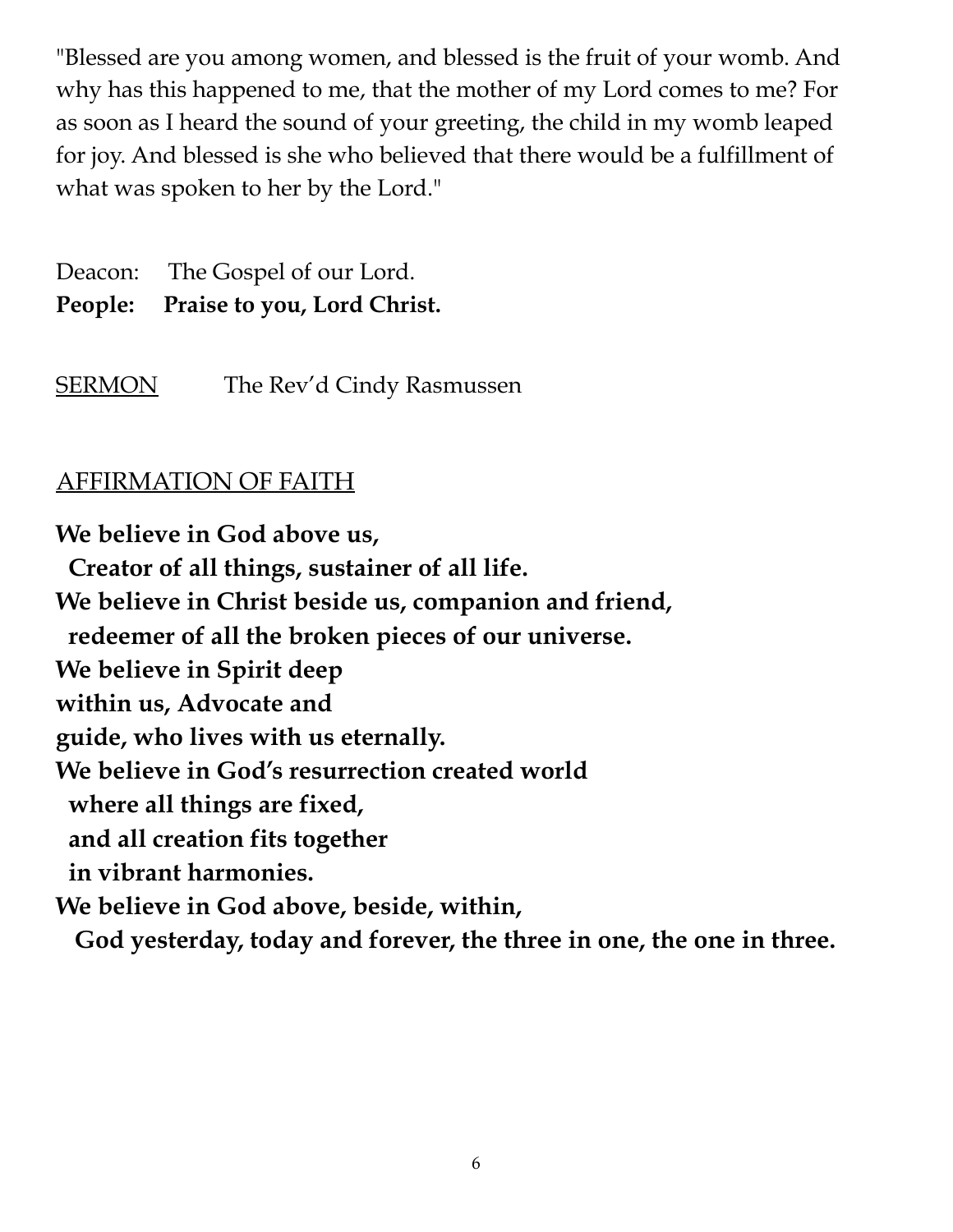*You're invited to light a candle at our prayer table and write your prayer intentions on the Prayer Board during the music. Please stay socially distant.*

*A special Welcome to Nick Lord this morning playing percussion.*

# PRAYERS OF THE PEOPLE

God of many names, God beyond all names; the beginning and the end of every story, the meaning of every life; infinite Mystery both hidden and revealed: God of mercy

## **Hear our prayer**

O compassionate One, hold us in your mercy: heal the sick, mend the broken, protect the vulnerable, shelter the refugee, strengthen the weary, rescue the lost, and give courage to all who struggle. We pray today for….. God of mercy **Hear our prayer**

O Morning Star, bright splendor of the light eternal, illuminating all things with your radiance: Come, enlighten all who sit in darkness, and those who dwell in the shadow of violence and death. Grant us your peace, and teach us to live in the dawn of your unfailing promise.

God of mercy

## **Hear our prayer**

O Desire of every heart, the answer to every longing: You are the strong force that draws us into the mystery of love divine. Forgive us those things which distract and delay us, and lead us ever deeper into the Way, the Truth and the Life.

God of mercy

**Hear our prayer**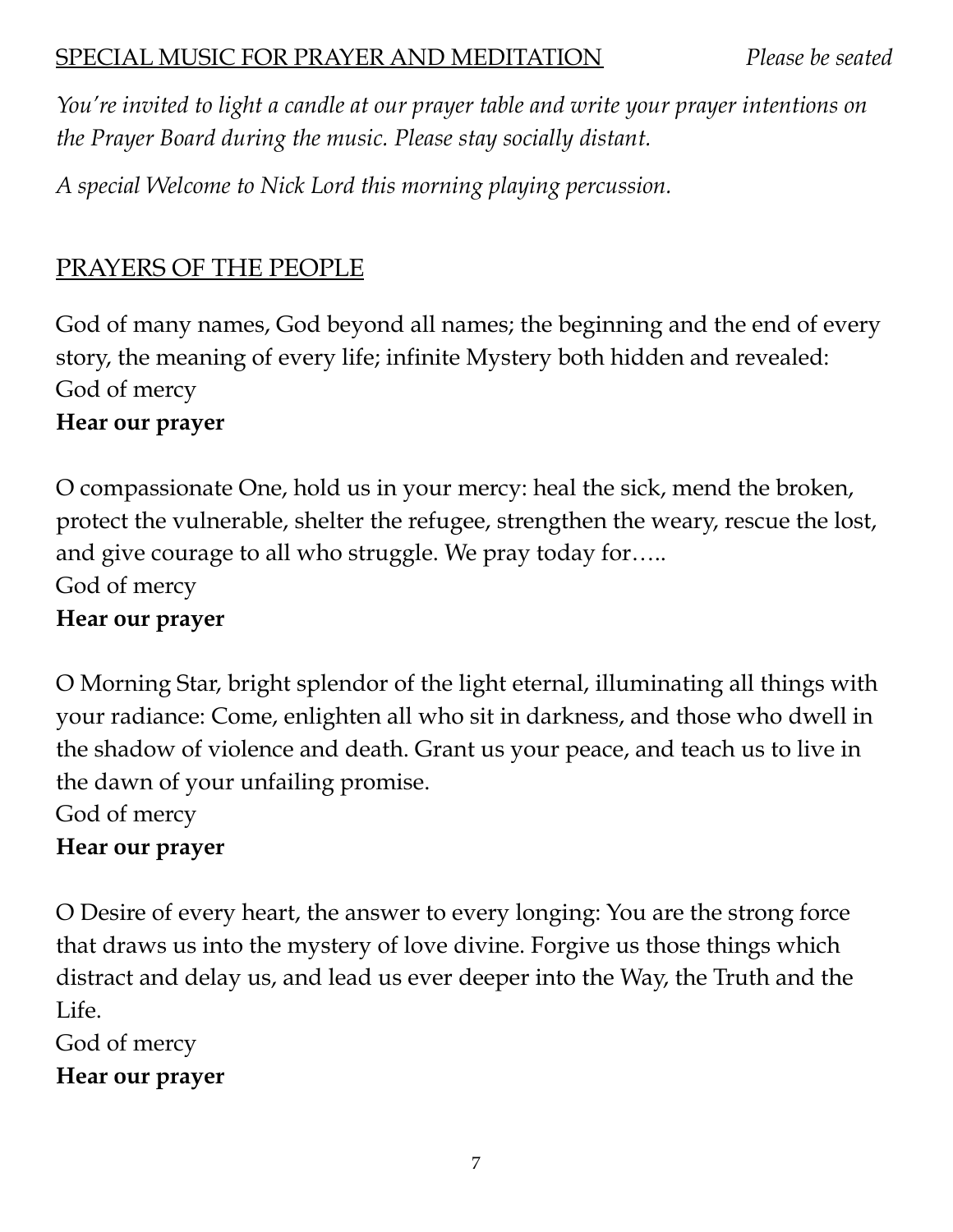God who has come, God who does come, God who is yet to come: Make us an Advent people, ready and alert to welcome and receive You in the stranger's face, the loving act, the moment of grace, the presence of healing, the birth of possibility, the gift of wonder. Let every heart prepare You a place. God of mercy

## **Hear our prayer**

Closing Collect: Emmanuel, You show us the face of the Divine, and reveal the fullness of our humanity. Come: renew your creation, restore us all in Christ, and enable us to become who we are, your faithful and loving people. We pray in the name of Jesus. Amen.

# INSTRUMENTAL MUSIC

*Eucharistic ministers gather at the altar.*

Celebrant: Walk in love, as Christ loved us and gave himself for us, an offering and sacrifice to God.

# THE GREAT THANKSGIVING

The Lord is here. **God's Spirit is with us.**

Lift up your hearts. **We lift them to the Lord.**

Let us give thanks to the Lord our God. **It is right to offer thanks and praise.**

It is right indeed that we should praise you, God of love, our source and our fulfillment, for you create all things, and in you we live and move and have our being. Your wonder is manifest in land and sea and sky.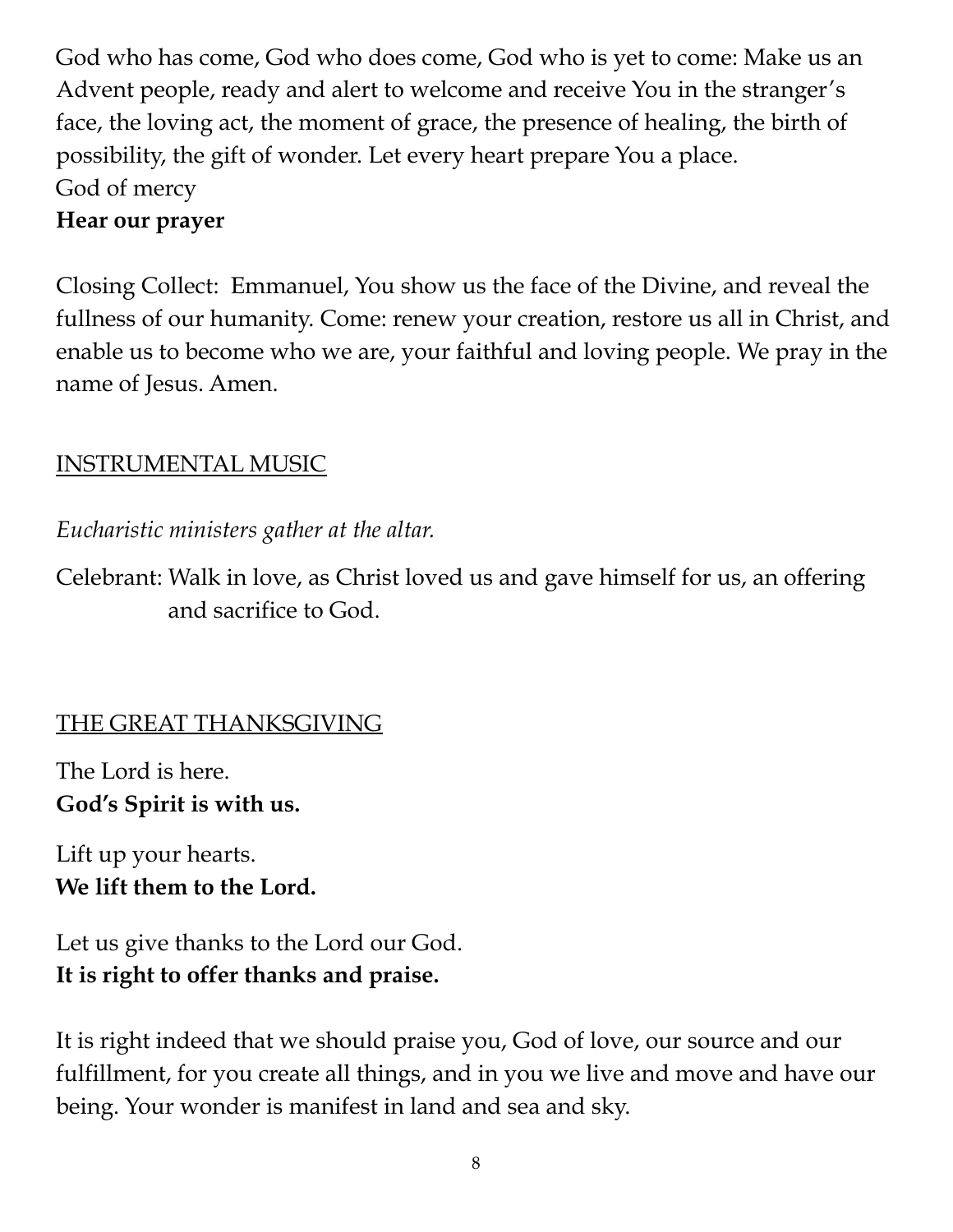As a parent tenderly gathers their children, you embraced a people as your own to rear them in your way of compassionate love. From your own being you sent Jesus among us, incarnate of the Holy Spirit and born of Mary our sister.

Jesus revealed your care for all you have made, and showed us your way of reconciliation. Looking forward to the joy of new life Jesus suffered the pangs of the cross and in rising again became the first-born of the renewed family.

You sent your Holy Spirit and gave birth to us, your church. Your Spirit stays to nurture and to guide us.

Now we join hands around your table, and with all creation we hymn your praise for your unending love, as we sing,

**Holy, holy, holy, holy Holy Lord God of hosts Heaven and earth are filled with your glory Hosanna in the highest Blessed is the One who comes in the name of the Lord, of the lord Hosanna in the highest, hosanna in the highest.**

To you indeed be glory, almighty God, because on the night before he died, your Son, Jesus Christ, took bread; when he had given you thanks, he broke it, gave it to his disciples, and said:

**Take, eat, this is my body which is given for you; do this to remember me.** After supper he took the cup; when he had given you thanks, he gave it to them and said:

# **This cup is the new covenant in my blood poured out for you; do this as often as you drink it to remember me.**

And so in this great sacrament we celebrate and proclaim the mystery of our faith.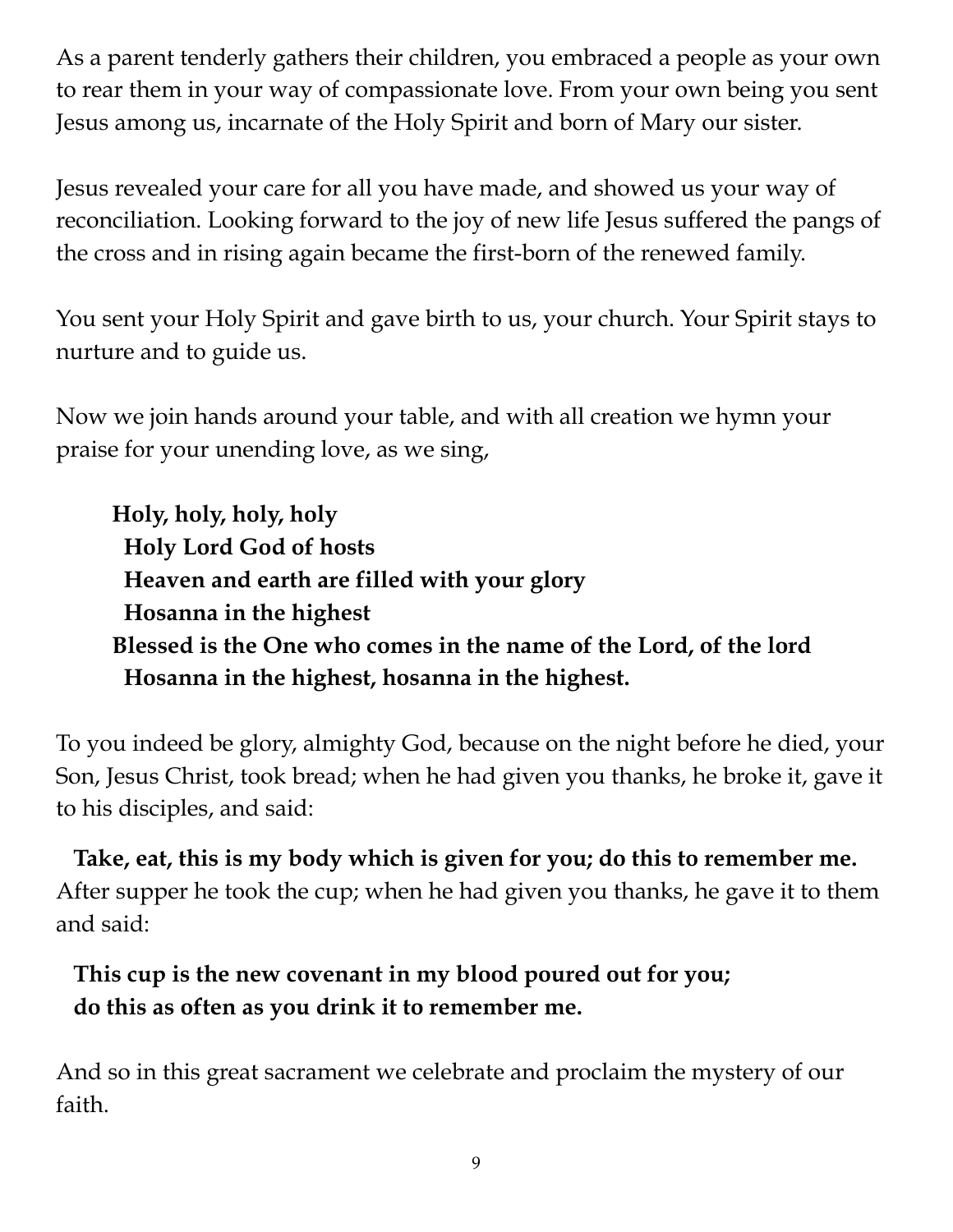**Christ has died, Christ is risen, Christ will come in glory.**

Send your Holy Spirit upon us and our celebration, that we may be fed with the body and blood of your Son and be filled with your life and goodness. Strengthen us to do your work, and to be your body in the world.

Anoint us with your life-giving power that we might recognize your presence in each and every person.

**By Christ, with Christ, and in Christ, in the unity of the Holy Spirit all honor and glory are yours, Almighty God, now and forever. Amen.**

## THE LORD'S PRAYER

As our Savior Christ has taught us, we are bold to sing,

**Our Father, which art in heaven,**

**Hallowed be thy name,**

**Thy kingdom come,**

**Thy will be done on, earth as it is in heaven.**

**Give us this day our daily bread.**

**And forgive us our debts, as we forgive our debtors.**

**And lead us not into temptation.**

**But deliver us from evil.**

**For thine is the kingdom, and the power, and the glory, forever. Amen.**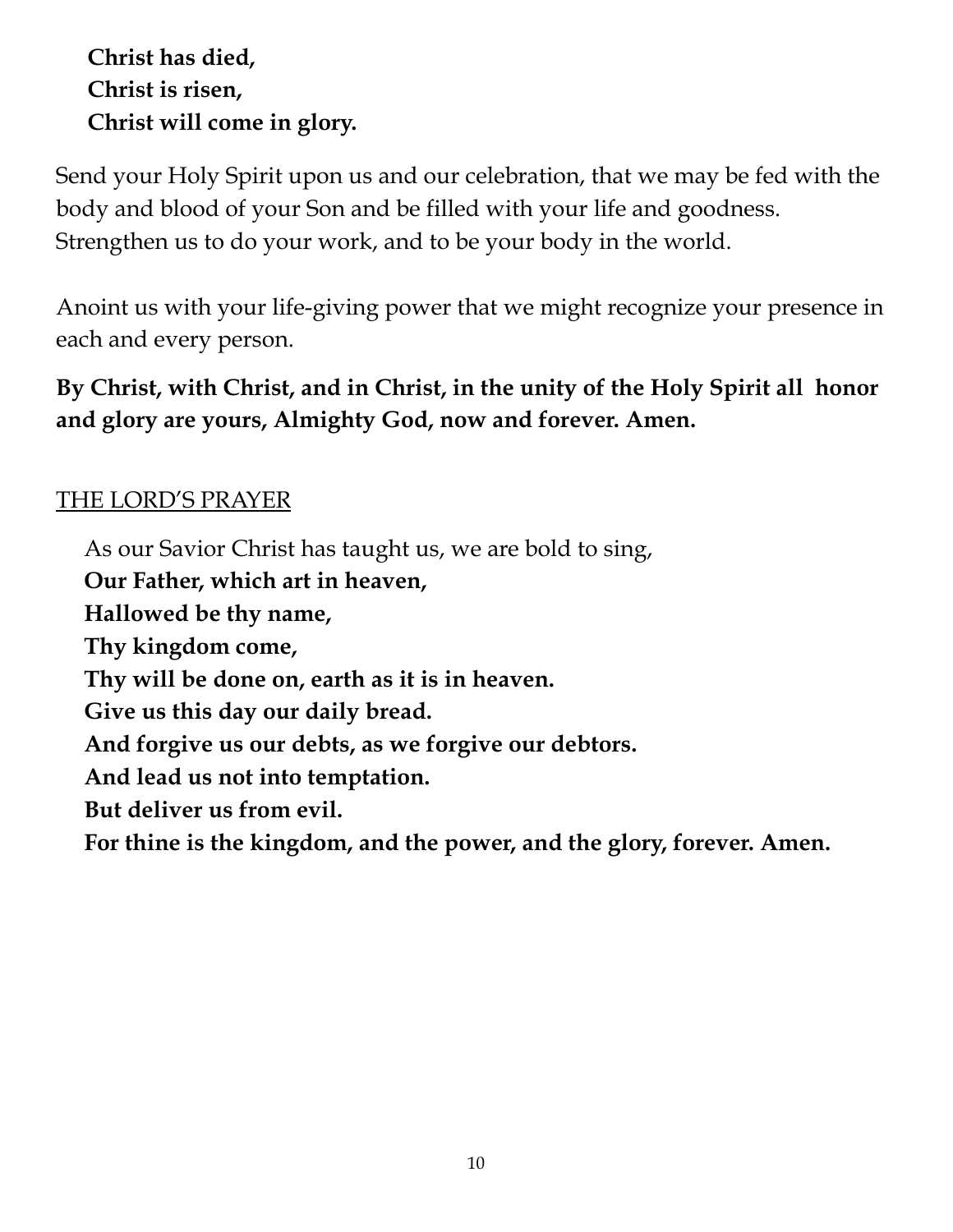## THE BREAKING OF THE BREAD

We break this bread to share in the Body of Christ.

**We who are many are one body, for we share in this one bread.**

The gifts of God for the people of God take them in remembrance of Christ's life, death, and resurrection and feed on him in your hearts by faith.

## WELCOME TO THE TABLE

*All are welcome to receive communion.*

*Please be seated. Our Eucharistic Ministers will come to you. As they approach, please stand if you are able. Gluten-free wafers and grape juice are available.*

*If you would like to receive a blessing instead of communion, simply cross your arms in front of you.*

## COMMUNION HYMN

"Give Thanks" *music and lyrics by Henry Smith*

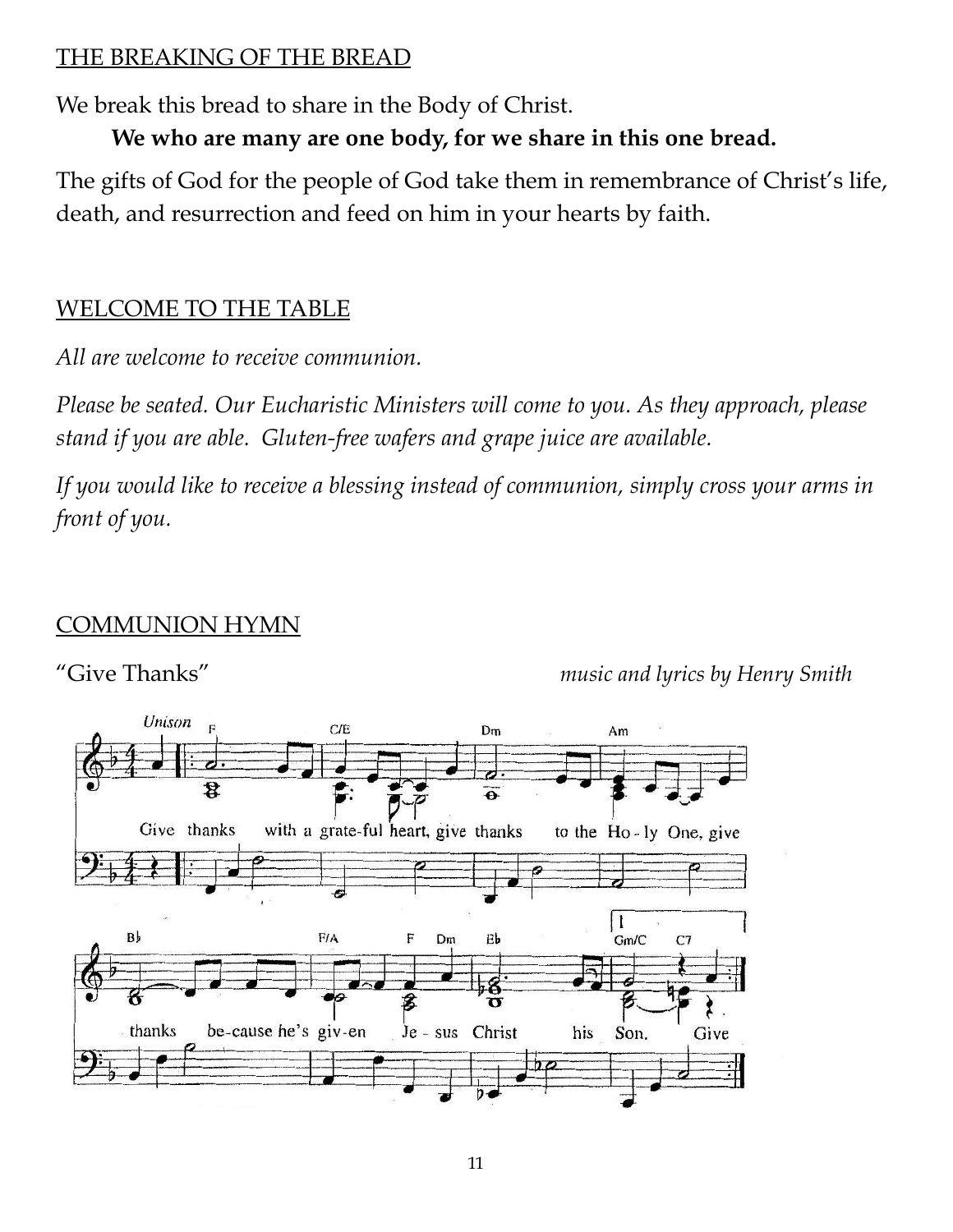

## POST COMMUNION PRAYER

**Life-giving God, in the mystery of Christ's resurrection you send light to conquer darkness, water to give new life, and the bread of life to nourish your people. Send us forth as witnesses to your Son's resurrection that we may show your glory to all the world; through Jesus Christ our Lord. Amen.**

## FINAL BLESSING

## DISMISSAL

Go in peace. Tend to your spirit and our city. **Thanks be to God.**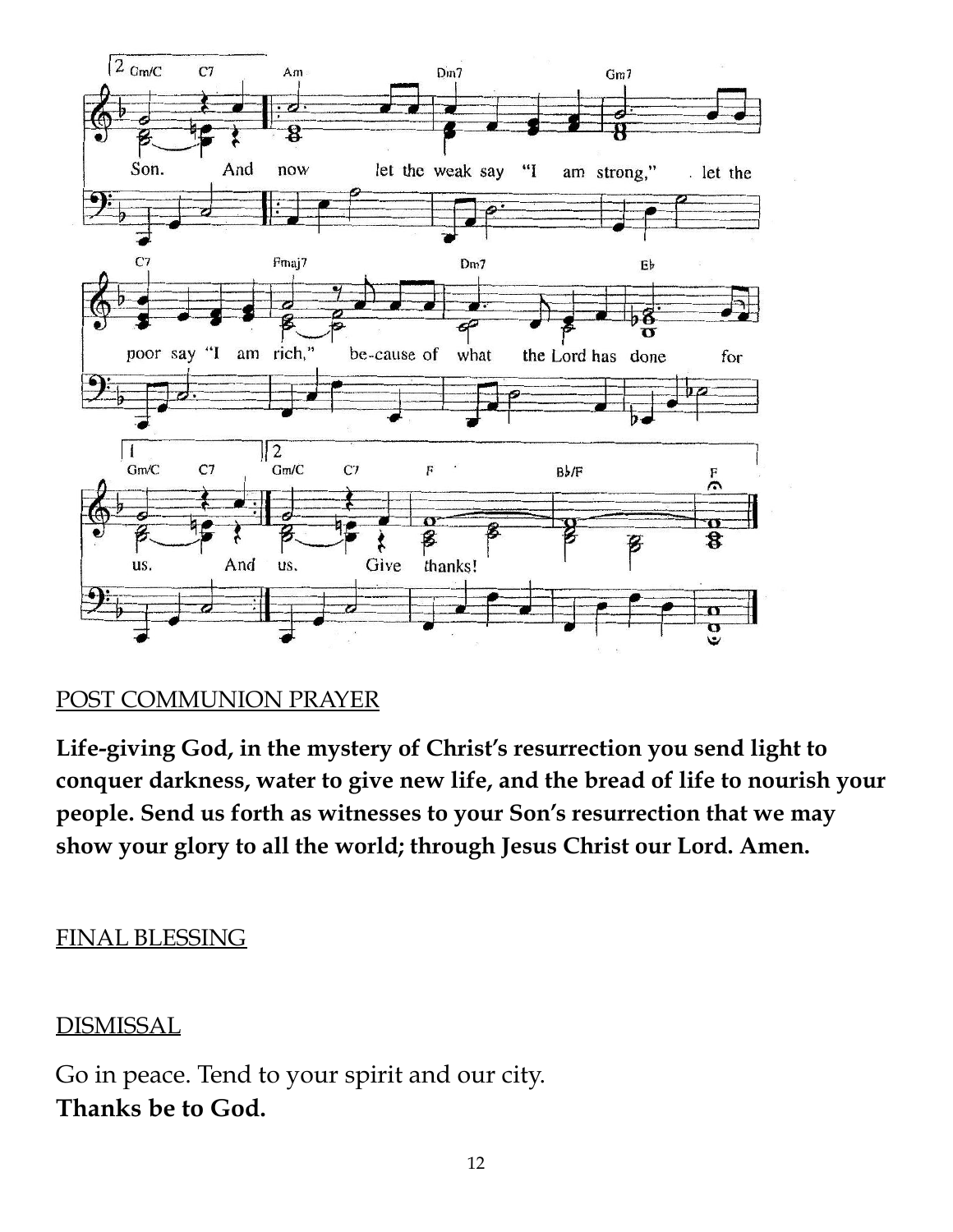#### **SMSJ WEEKLY CALENDAR** (December 19, 2021 - December 25, 2021)

| <b>Tuesday</b>  |                                      |                                                      |  |  |
|-----------------|--------------------------------------|------------------------------------------------------|--|--|
|                 | 9am - 9:30am                         | Food Shelf Prep & Foodlink Delivery                  |  |  |
|                 |                                      | (Finn/Brody)                                         |  |  |
|                 | 1pm                                  | Food bagging (Darcy)                                 |  |  |
| Wednesday       |                                      |                                                      |  |  |
|                 | 10:30-12pm                           | Food Shelf Ministry (Forszt, Gruel, and Kowalski)    |  |  |
|                 | 12pm                                 | <b>Healing Service</b>                               |  |  |
| <b>Thursday</b> |                                      |                                                      |  |  |
|                 | 9:30am                               | <b>Staff Meeting</b>                                 |  |  |
| Friday          | Christmas Eve                        |                                                      |  |  |
|                 | $7:00$ pm                            | Christmas Eve Candlelight Service with Special Music |  |  |
|                 | <b>Saturday</b> <i>Christmas Day</i> |                                                      |  |  |
|                 | $10:00$ am                           | Christmas Day Pajama Service with Special Music      |  |  |
| Sunday          |                                      |                                                      |  |  |
|                 | 9:15am                               | Lessons and Carols                                   |  |  |
|                 |                                      |                                                      |  |  |

*Office will be closed Monday, Dec. 27 - Friday, Dec. 31. The Food Shelf Ministry will still take place on Wednesday, Dec. 29 from 10:30am - 12pm.*

#### **Advent Word**

In addition to our Advent Sunday Services, we are participating in a daily advent word activity through Forward Movement. Each day of advent is assigned a word for reflection which can be found at AdventWord.org, posted in the sanctuary, or received via direct email from Forward Movement. Participants are encouraged to post photos, written responses, crafts, drawings, poems, and Holy Spirit-filled posts to their social media with the tag #AdventWord. Gathering a worldwide community, #AdventWord provides a daily meditation, visual image, and invites your personal reflections via social media to share your own Advent journey.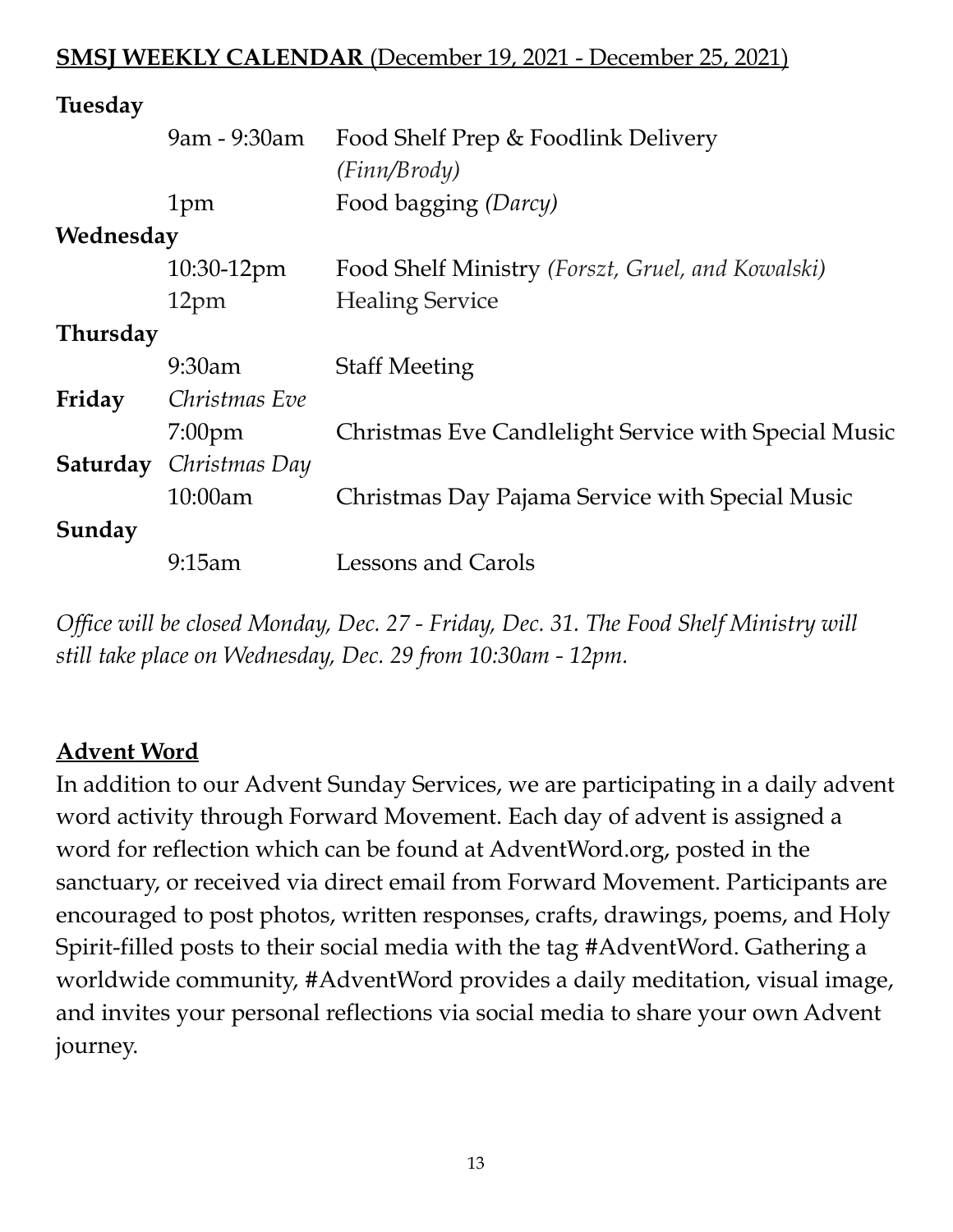# **Flower Offerings**

Honor a loved one by making a flower offering for the holiday season. Flower offerings go to purchasing poinsettias for the sanctuary. Flower offering envelopes are available in the sanctuary.

# **Bible Study**

Bible Study on the Gospel of Luke will begin in the new year on Thursday, Jan. 20th at 7:00pm. The Zoom link is posted on the website.

# **2022 Nominations Open**

The following positions are open for nominations from Sunday, November 28th to Sunday, January 2nd:

- 1 Co-Warden, 2-year term
- 1 Vestry, 2-year term
- 2 Vestry, 3-year term
- 1 Delegate to Convention, 3-year term
- 1 Alternate Delegate to Convention, 1-year term

Nomination forms are available on the table near the coffee station. Terri Censak is this year's chair.

# **Prayer Concerns and/or Thanksgivings**

Our newsprint "Prayer" board is back. You are welcome to light a candle and put the name(s) of those you would like us to hold in prayer. First names will be shared during the Prayers of the People. If you would like to include any of these names on our regular prayer list, please email Terri Censak at scensak@frontiernet.net.

# **Readers and Eucharistic Ministers**

If you'd like to serve as a Reader and/or a Eucharistic Minister, please let Deacon Mike or Pastor Cindy know. The December and January schedule is attached. If you are unable to serve a particular weekend, please find a replacement and let Pastor Cindy know.